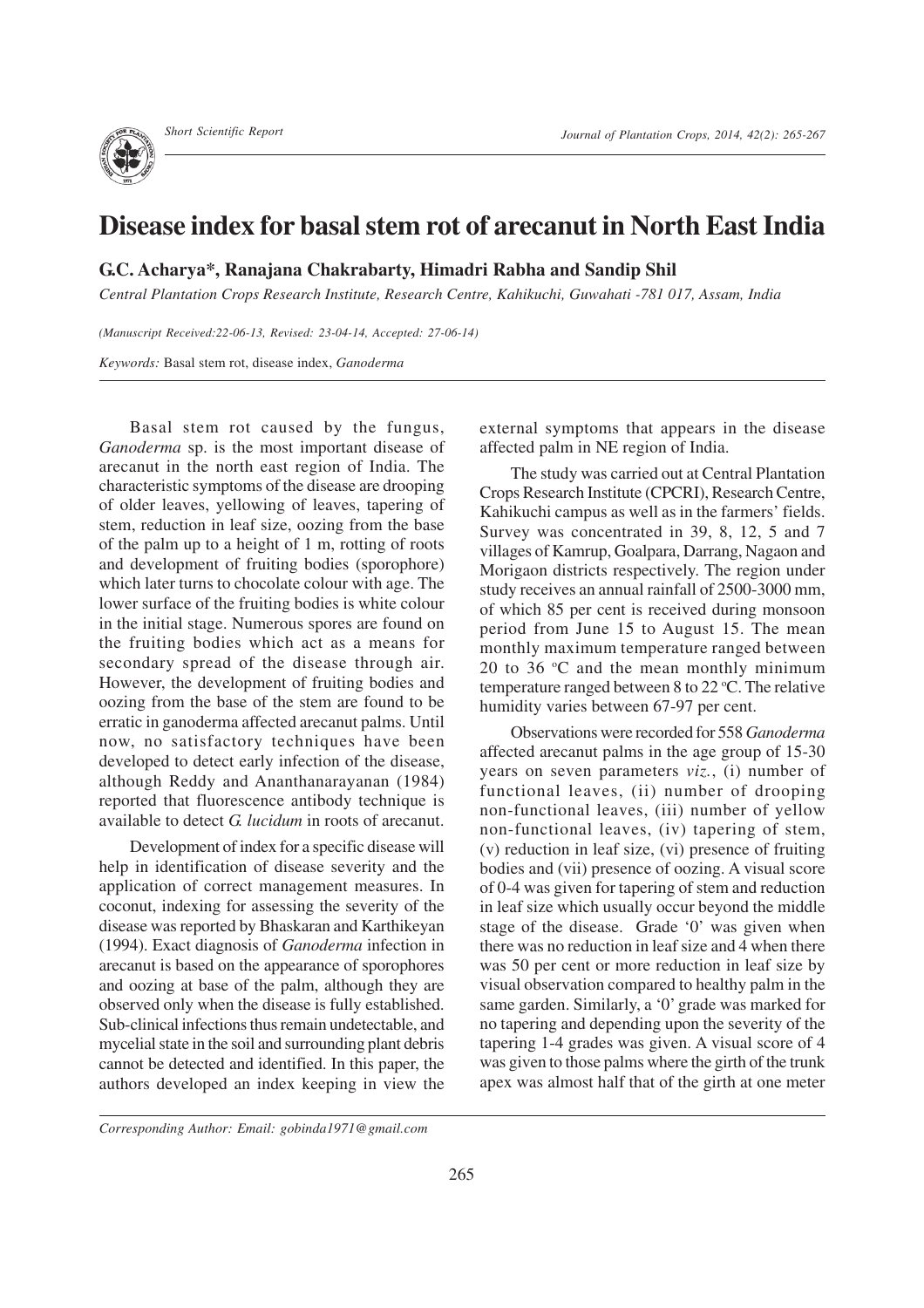height and girths in between them were given score of 1-3. The presence of fruiting bodies and oozing was noted against each palm and a score of 0 or 1 was assigned depending upon the presence or absence of fruiting bodies/oozing in the affected arecanut palm.

To develop the disease index, a two stage approach was followed. The disease affected palms were classified into disease severity classes by following two step clustering method. This method of clustering has the advantage of providing optimum number of clusters based on both continuous and categorical variables. The clusters thus obtained were then used to represent the disease severity in an ordinal scale and regressed with observed variable to obtain the disease index. Once the regression estimates are obtained the index formula was derived as

| Disease index $=$ | (Disease score - |          |
|-------------------|------------------|----------|
|                   | Minimum score)   | x 100(1) |
|                   | (Maximumscore -  |          |
|                   | Minimum score)   |          |

**Table 1. Summary of Chi-square tests describing the association of categorical variables with number of drooping leaves**

| <b>Variables</b>                    | Chi-square value p-value |         |
|-------------------------------------|--------------------------|---------|
| Tapering of stem                    | $199.75*$                | < .0001 |
| Reduction in leaf size.             | $427.68*$                | < .0001 |
| Presence/absence of fruiting bodies | $12.65*$                 | < .0001 |
|                                     |                          |         |

\*denotes significance at 1% level

SPSS v.16.0 was used for carrying out the statistical analysis.

Survey carried out in different districts of Assam revealed that the per cent incidence were 0.1 to 26 per cent in Kamrup, 33 to 65 per cent in Goalpara, 0.1 to 6 per cent in Darrang, 3 to 4 per cent in Nagaon and 0.5 to 1.per cent in Morigaon. Mortality was as high as 90 per cent in the above infested gardens (CPCRI, 2012). The devastation was also coupled with poor management of garden and lack of awareness among the farmers about the disease.

A strong negative correlation coefficient (-0.823\*\*) between the variables, number of drooping leaves and number of functional leaves, was observed. Table 1 depicts the summary of chi-square tests for independence among the categorical variables such as status of tapering of stem, reduction in leaf size and presence/absence of fruiting bodies. The tests revealed that there exists a strong evidence of association among them. Further analysis revealed that the variables, tapering of stem and reduction in leaf size, were positively associated. The presence/absence of fruiting bodies was also positively associated with number of drooping leaves as well as the number of functional leaves.

The two step cluster analysis resulted in four clusters: The centroids of the clusters obtained are shown in Table 3.

|  |  |  | Table 2. Summary of phi-coefficients among the categorical variables as well as numeric variables to measure the associations |  |
|--|--|--|-------------------------------------------------------------------------------------------------------------------------------|--|
|  |  |  |                                                                                                                               |  |

| <b>Variable</b>                     | No. of          | No. of            | <b>Tapering of</b>       | Reduction                |  |
|-------------------------------------|-----------------|-------------------|--------------------------|--------------------------|--|
|                                     | drooping leaves | functional leaves | stem                     | in leaf size             |  |
| Tapering of stem                    | $0.342*$        | $0.427*$          | $\overline{\phantom{0}}$ |                          |  |
| Reduction in leaf size              | $0.453*$        | $0.497*$          | $0.774*$                 | $\overline{\phantom{0}}$ |  |
| Presence/absence of fruiting bodies | $0.657*$        | $0.704*$          | $0.203*$                 | $0.262*$                 |  |

\* denotes significance at 1% level

|  |  |  | Table 3. Mean and frequencies of considered variables across the four clusters formed by following two step procedures |  |
|--|--|--|------------------------------------------------------------------------------------------------------------------------|--|
|  |  |  |                                                                                                                        |  |

| <b>Cluster</b> | Average         | Frequency of categorical variables |                         |          |                               |          |    |                      |        |     |
|----------------|-----------------|------------------------------------|-------------------------|----------|-------------------------------|----------|----|----------------------|--------|-----|
|                | number of       |                                    | <b>Tapering of stem</b> |          | <b>Reduction in leaf size</b> |          |    | <b>Fruiting body</b> |        |     |
|                | drooping leaves |                                    |                         |          |                               |          |    |                      | $_{0}$ |     |
|                | 0.33            | 195                                | $\Omega$                | $\Omega$ | 195                           | $\Omega$ |    | $\Omega$             | 195    |     |
| ◠              | 0.46            | 0                                  | 98                      | $\Omega$ | 28                            | 48       | 19 |                      | 98     |     |
|                | 0.78            | 94                                 | $\Omega$                | $\left($ | 94                            | $\theta$ |    | $\Omega$             | 0      | 94  |
| 4              | 0.78            | 24                                 | 105                     | 42       | 13                            | 105      | 53 | $\Omega$             | 28     | 143 |